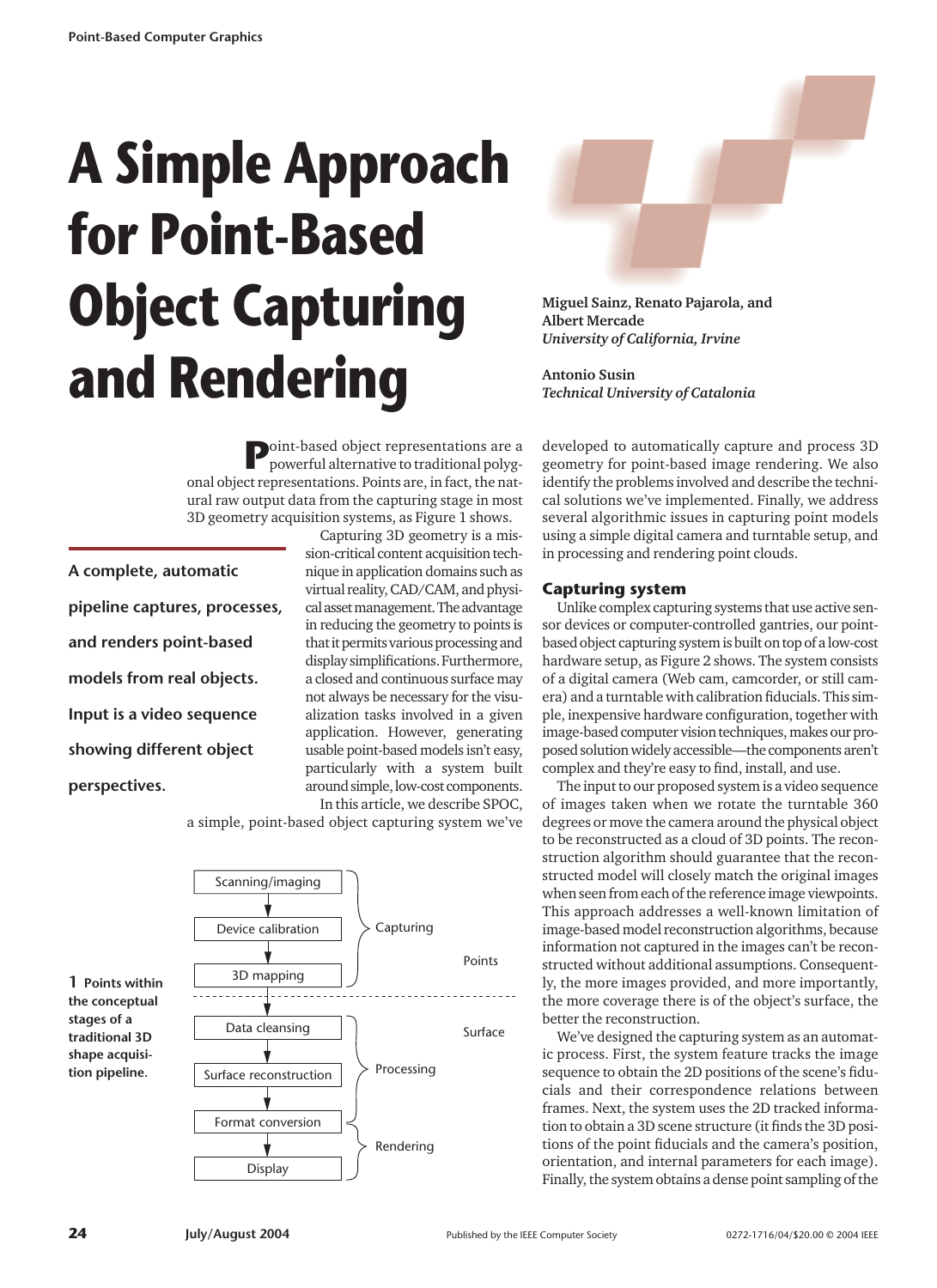

**2 Two examples of the proposed setup for simple object capturing setup with digital camera and turntable.**

object's surface by conducting an image-based volumetric analysis of the scene.

#### *Feature tracking*

Our system uses off-the-shelf automatic featuretrackers<sup>1</sup> to identify features in consecutive frames *j* and  $j + 1$ . For the turntable setup, we add artificial fiducials to the scene to help detect features wherever the objects to reconstruct present low-frequency textures, which would otherwise complicate feature detection.

We generate 2D feature candidates in each frame by locating a simple pattern on top of the turntable (see Figure 2) and applying an automatic image-background and object-removal filter based on computer vision techniques. Region analysis techniques are used to detect the fiducials, which are then replaced by their centers, since they're circular marks, and tracked with motion prediction and neighborhood analysis.

We can also use region analysis to remove all fiducials from the original sequence, leaving clean segmented images of the object, which facilitates the reconstruction process. Figure 3 shows an example of fiducial tracker inputs and outputs.

Our system yields a set of 2D coordinates  $\mathbf{x}_i$  and their correspondence relations between consecutive frames, much like an automatic tracker's typical output. These measurements are assembled together into the measurement matrix *W*, where columns represent the position of each detected feature in all the frames and rows, grouped into triads representing the visible features in one frame. In general, for long sequences the tracker's output can't be used without further processing because of occlusion and outliers.

To address occlusion, we use the common approach of having the tracker track a fixed number of features. If a feature is lost due to occlusion, the tracker finds a new replacement feature. As a result, the measurement matrix *W* is only partially filled, as Figure 4 shows. In the next section, we propose a segmentation into subsequences with common features.

Outliers are noisy or not properly tracked features that derange the calibration system. To minimize this problem, we use the random sampling consensus approach, a robust estimator that detects and eliminates outliers. This iterative approach produces a robust set of in- and outliers used for keyframe selection.



**3 Stages of feature tracking: (a) original image input, (b) background/foreground mask, (c) region analysis result, (d) detected fiducials, and (e) final segmented image.**

**(d) (e)**



**4 Partially filled measurement matrix.**

We use the percentage of feature outliers as a measurement of how good the correspondence is between frames  $j$  and  $j + 1$ . Whenever this value is lower than a given threshold, the pair of images is considered to have an underlying motion not mappable by a 2D homography, and we mark frame  $j + 1$  as a keyframe.

# *Camera calibration*

An important step in capturing models of real objects from a set of still images or video sequences is scene cal-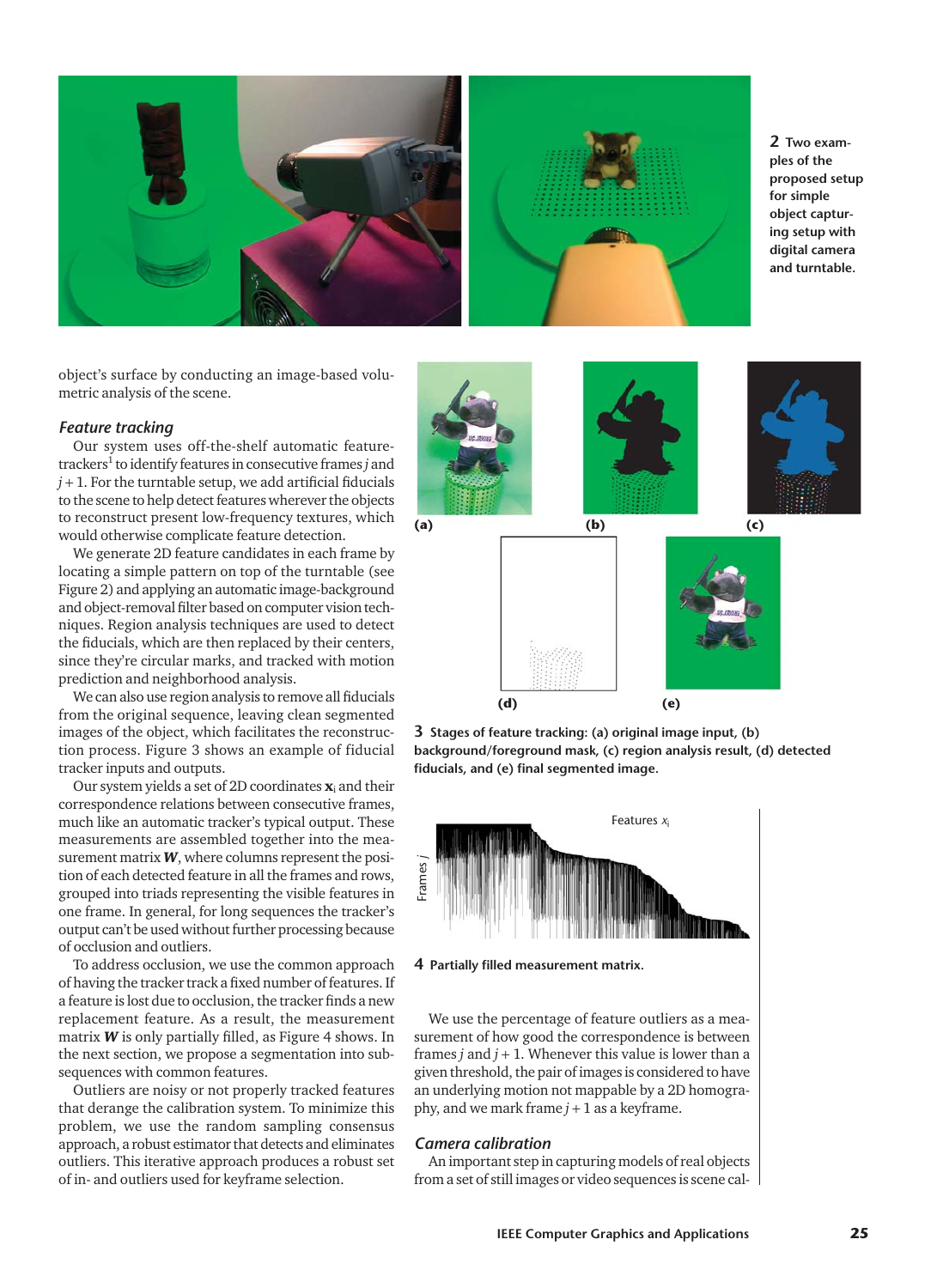**In our case, object reconstruction isn't based on dense point correspondences but on a volumetric reconstruction …**

ibration, which consists of obtaining the configuration of the camera's intrinsic parameters—focal length, principal point, and optical aberrations, for example—as well as extrinsic parameters—3D position and orientation relative to the object.

In this context, the most common approach is to perform 2D feature detection and tracking over the image sequence, and to extract the calibration information by solving a set of nonlinear equations.

$$
W = \begin{bmatrix} \lambda_{11} \mathbf{x}_{11} \cdots \lambda_{1n} \mathbf{x}_{1n} \\ \cdots & \cdots & \cdots \\ \lambda_{m1} \mathbf{x}_{m1} \cdots \lambda_{mn} \mathbf{x}_{mn} \end{bmatrix} = \begin{bmatrix} M_1 \\ \cdots \\ M_m \end{bmatrix} \begin{bmatrix} \mathbf{p}_1 \cdots \mathbf{p}_n \end{bmatrix}
$$

The solution of these equations provides the perspective camera parameter matrices *M<sup>i</sup>* of all *m* frames and provides the 3D points  $\mathbf{p}_i$  corresponding to the  $n$ tracked 2D features  $\mathbf{x}_i$ .

A major problem is calibrating long image sequences with many feature occlusions, which is the case for objects on rotating platforms. Furthermore, in continuous sequences, consecutive frames tend to reflect few scene changes. Recently, $2$  we introduced a novel approach to solve these problems by a divide-andconquer strategy that automatically divides the complete sequence into disjoint subsequences. This segmentation has two parts: finding the first and last frame of a subsequence to be calibrated, and finding a good set of keyframes within this sequence. Our system solves the first part by tracking a set of features  $\mathbf{x}_i$  starting with a frame *j* until more than a given percentage of features  $\mathbf{x}_i$  don't appear in frame  $j + k$ .

For the second part of segmentation, in each such image subsequence  $S_i$ , the system selects and calibrates a set of statistically robust keyframes, recovering both internal and external camera parameters as well as the scene's structure. The set of keyframes for a specific video segment  $S_j$  will contain frames *j* and  $j + k$  as the lower and upper bounds, and all the frames in between that were selected during the random sampling consensus analysis.

We calibrate the video segment  $S_j$  based on the measurement matrix *Wj*'s containing features visible in all frames. We need another outlier removal process to select the minimal set of measurements  $\mathbf{x}_i$  that define a projective solution in all frames *Sj*. For this, we use an affine reconstruction algorithm<sup>3</sup> that presents an efficient closed-form least-squares solution, which removes the most obvious outliers. We then achieve an improved classification by performing an iterative projective reconstruction algorithm in the self-calibration step.

Self-calibration consists of computing a projective

decomposition of the measurement matrix  $W = M \cdot P^{T}$ containing the 2D coordinates  $\mathbf{x}_i$  of the object features  $\mathbf{p}_i$  projected according to the camera parameter projection matrices *Mi*. This is achieved using a singular value decomposition of *W*. We then upgrade from projective to metric reconstruction by recovering the projective distortion matrix, given that the projection matrix and the object features are known up to a projective homography  $\boldsymbol{H}, \boldsymbol{W}$  =  $\boldsymbol{M} \cdot \boldsymbol{H} \cdot \boldsymbol{H}^{-1} \cdot \boldsymbol{P}^{\text{T}}$ .

In contrast to other approaches, our solution is essentially a linear process and doesn't require an initial estimation of the solution. Finally, we perform a nonlinear minimization over the reprojection error to improve the obtained solutions.

# *Point reconstruction*

In our case, object reconstruction isn't based on dense point correspondences but on a volumetric reconstruction, which is more flexible in terms of baseline distance between views. We use a novel technique, inspired by a hardware-accelerated voxel carving approach,<sup>4</sup> to directly obtain a cloud of points on the surface of the volume occupied by the object.

We define the scene's bounding box, subdivide it into voxels to a desired resolution, and, using the segmented images from the video sequence, apply a visual-hull<sup>5</sup> technique to obtain the object's surface points. The visual hull can be described as the maximal shape that generates the same silhouette for every reference view, and its determination consists of removing all voxels of the volume corresponding to background color in any of the captured frames.

The visual-hull calculation consists of determining which voxels of the volume project on the foreground in every reference view. Using transparency, projective texture mapping, and stenciling, we implemented an algorithm to obtain the visual hull from a set of segmented images in real time.

The presented algorithm sweeps a carving plane along one of the bounding box axes to determine which voxels are contained in the visual hull and which are outside, as Figure 5a shows. The algorithm exploits the OpenGL API and uses the 3D hardware acceleration provided on typical video cards to perform the visual-hull approximation's most computationally expensive operations.

As Figure 5b shows, we situate a virtual camera at a constant perpendicular distance to the carving plane. During each sweep iteration, the camera projects the selected keyframes' images onto the carving plane, using projective texture mapping, and the system analyzes the result.

During initialization, our system clears OpenGL buffers and enables stencil and alpha tests to paint only the images' foreground. The system marks background pixels with an alpha value of 0 (fully transparent). Next, the system renders all views while the stencil buffer accumulates the number of times a given pixel has been painted. If all *n* views project foreground pixels to a voxel on the plane, the corresponding stencil values will be equal to the number of cameras, meaning that the voxel is visible as part of the object in all views; therefore, it belongs to the visual hull.

Once all *n* views have been projected, the system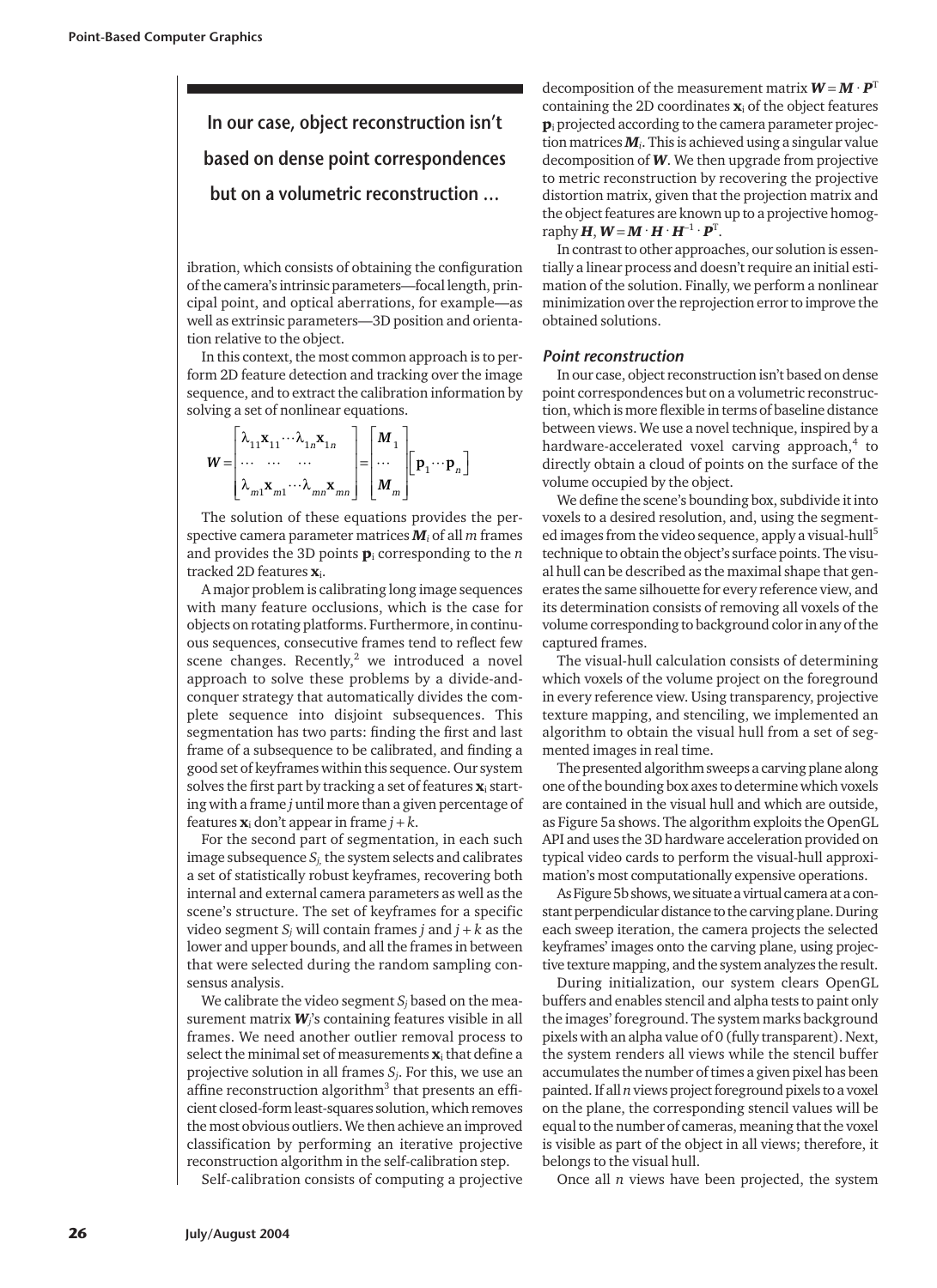



changes the stencil test function to pass only those pixels having the maximum value in the stencil buffer, and renders the carving plane. To easily identify which voxels of the carving plane belong to the visual hull, we define the OpenGL rendering buffer to match the voxel resolution in pixels. Accordingly, each pixel's 2D coordinates identify univocally which voxel is carved. Subsequently, every time a primitive is rendered, the system queries the visual hull using the calculated stencil buffer to determine the part of the primitive that's within the real object.

The main drawback of the visual-hull method is that when low-resolution images are used, such as those from a camcorder, the reconstructed volume presents linear bump stripes on the surface, due to the pixelization of the object's silhouettes. Inspired by Matusik and colleagues' work, $6$  we can reduce these artifacts by adding a fuzzy boundary between the image's background and foreground. We can achieve the boundary by implementing alpha blending, just as if we'd considered each pixel to be an antialiased beam that perspectively intersects multiple voxels, as Figure 6 shows.

Subsequently, our method then directly obtains the surface points without performing a volumetric object reconstruction. This is achieved by the system's directly detecting the surface voxels for each carving plane slice via a simple 2D neighborhood analysis. During this analysis, the system detects which pixels of the visual hull slice have at least one of the four connected neighbors empty. The system extends this test to the full 3D neighborhood by considering the previous and the next slice. This approach requires only that we store three rendered images of consecutive visual-hull sections instead of a full voxelized volume.

Ultimately, the extracted geometry is a set of 3D point samples  $\mathbf{p}_i$  of the captured solid object corresponding to the visible corners of the surface voxels. In addition, we estimate color attributes  $c_i$  by a weighted contribution from all frames  $j$  in which the sample  $\mathbf{p}_i$  has been visible. If necessary, the voxel-based reconstruction can also provide coarse normal estimates  $n_i$ , which may be used to consistently determine inside or outside pointing orientations.



# **Point processing**

A point capturing system's outputs will ultimately be a set of 3D coordinates  $\mathbf{p}_1, ..., \mathbf{p}_n \in \mathbb{R}^3$  possibly including color attributes  $c_i$ , representing a densely sampled set of points on the object's surface. For display purposes, as Figure 7 shows, we must further process this point cloud data to determine the normal orientation  $\mathbf{n}_i$  and elliptical disk *ei* of each individual point sample pi. We'll describe the different tasks and our implementation choices in this section.

#### *Local least-squares fitting*

An elliptical disk *e* consists of major and minor axis directions  $\mathbf{e}_1$  and  $\mathbf{e}_2$  and their lengths. Together with the surface normal **n**, the axis directions  $e_1$  and  $e_2$  define the local tangential coordinate system of a point sample p. We can effectively estimate the normal vector  $\mathbf n$  of a point by a local least-squares fit of a plane to the point cloud.<sup>7</sup> Such a local least-squares fit is determined by the principal component analysis (PCA) of the covariance matrix of the *k*-nearest neighbors around a given point. In fact, the eigenvectors of the covariance form a local orthogonal frame corresponding to the PCA—and thus define the vectors  $\mathbf{n}$ ,  $\mathbf{e}_1$ , and  $\mathbf{e}_2$ . Moreover, the eigenvalues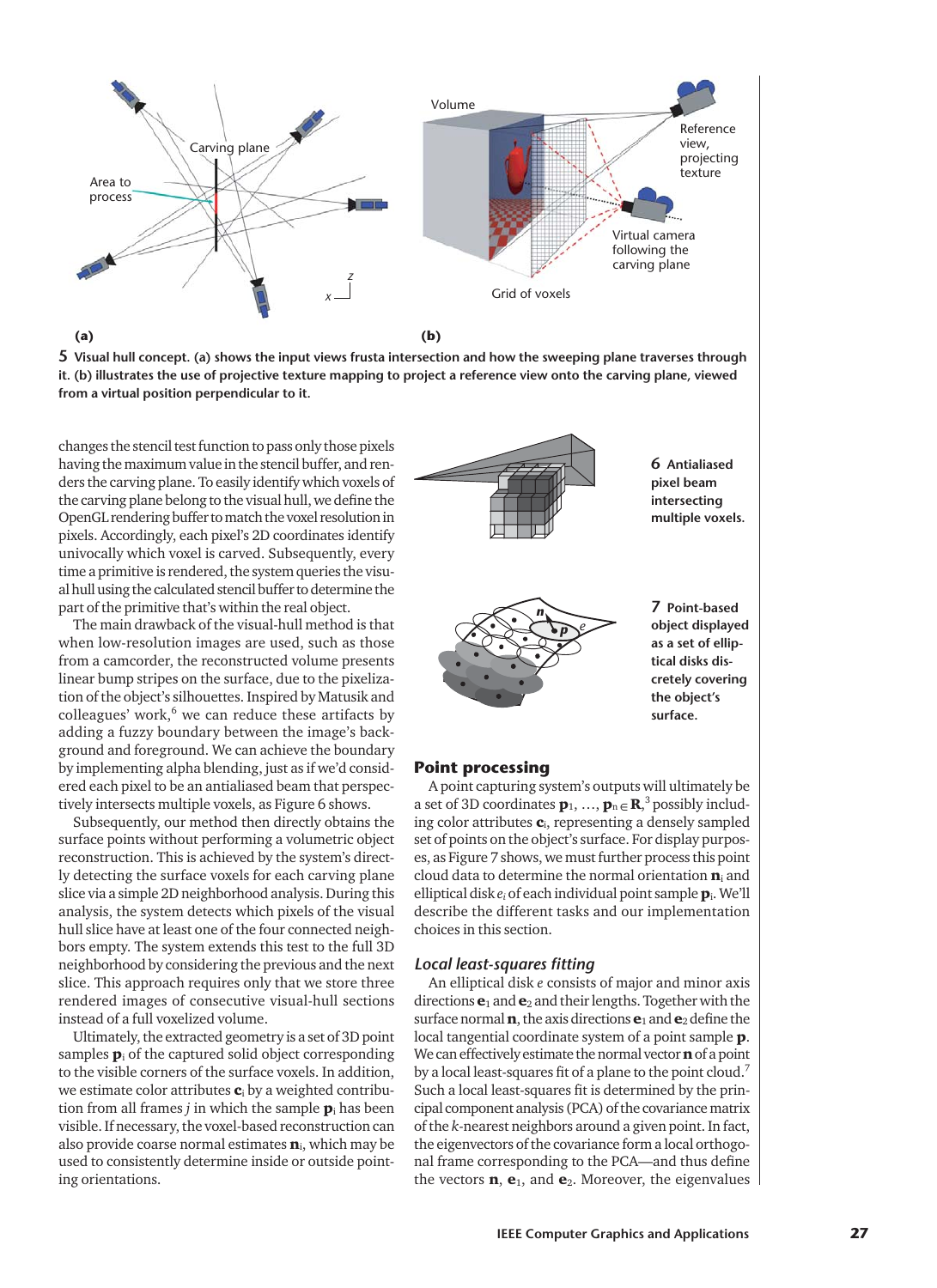**Because of its noniterative nature and independency of mesh connectivity information, the fairing operator we introduced elsewhere is perfectly suited for application to point models …**

determine the elliptical anisotropic distribution of points in the tangential coordinate system, and thus define the axis length aspect ratio along  $e_1$  and  $e_2$ . Note also that the normal of a local least-squares fitted plane can be considered a smoothed normal due to the properties of least-squares fitting, even if computed from a noisy point set. This makes it suitable for the fairing step outlined below and which is susceptible to noisy normals.

Therefore, all parameter estimations are performed locally and based on the *k*-nearest neighbor information. We developed and implemented efficient algorithms for finding all *k*-nearest neighbors, computing the covariance matrix for each point and its neighbors, as well as determining the elliptical disk parameters.

#### *All k-nearest neighbors*

Finding all *k*-nearest neighbors of a set of points is a computationally intensive task for large *n*. To effectively cope with large point clouds, we solve this all-*k*-nearest-neighbor search problem efficiently using a balanced *k*D-tree with a longest-side split strategy.8

We can readily construct a balanced *k*D-tree with a divide-and-conquer approach. The method used in our system consists of first sorting the input points  $\mathbf{p}_1, ...,$  $\mathbf{p}_n$  along each coordinate axis into arrays  $\mathbf{X} = \{x_1, \ldots, x_n\}$  $x_n$ }—as well as **Y** and **Z** for the other axis—containing only indices  $x_i$  to the actual data points  $\mathbf{p}_i$ . Then, starting with the root node, at each step the method determines the longest side of the current point set, uses the median along the corresponding axis as the split position (and removes it from the point set), and divides, then recursively processes, the points.

For each point p<sup>i</sup> the system iteratively performs a *k*nearest neighbor query on the previously constructed *k*Dsearch tree *T*. For efficient back-tracking, *T*is traversed by a depth-first in-order traversal. Then the system checks at each node *t* of *T*whether it can possibly contribute a new *k*-nearest neighbor, and if not, stops the recursive traversal. Otherwise, it updates the *k*-nearest neighbor set of pi, taking the split point of *t* into account, and recursively processes the child nodes of *t*in in-order succession.

#### *Covariance analysis*

The *k*-nearest neighbor set  $K_i = {\{ \mathbf{p}_{i_1},...,\mathbf{p}_{i_k} \}}$  for each point  $\mathbf{p}_i$  is the basis for a local least-squares fit of a plane to the point cloud. The corresponding normal  $\mathbf{n}_i$  is found from the PCA of the standard covariance matrix

$$
M_{i} = k^{-1} \sum \sum_{j=1}^{k} \left( \mathbf{p}_{i_{j}} - \mathbf{p}_{i} \right) \cdot \left( \mathbf{p}_{i_{j}} - \mathbf{p}_{i} \right)^{T}
$$

and a straightforward implementation requires the computation of  $k \times n$  outer vector products.

To avoid extensive calculations of outer vector products, we exploit the transformation invariant covariance formulation introduced elsewhere.<sup>9</sup> In homogeneous space we can express the generic homogeneous covariance as

$$
\overline{\boldsymbol{M}}_i = \sum\nolimits_{j=i_1}^{i_k} \boldsymbol{C}_j \quad \text{with } \boldsymbol{C}_i = \mathbf{p}_i \cdot \mathbf{p}_i^T
$$

This reduces the computation cost of outer products to only *n*, once only for each *Ci*. Representing the subtraction of  $\bm{p}_i$  as translation matrix  $\bm{T}_i$ , we get  $\bm{M}_i$  =  $k^{-1}\bm{T}_i\cdot\overline{\bm{M}}_i\cdot\bm{T}_i^{\rm T}.$ Our system further exploits this transformation invariance for elliptical splat size estimation, as we explain.

To get a normal estimation  $n_i$ , we first compute the outer product  $C_i$  for each point  $p_i$  and then accumulate its generic homogeneous covariance in  $M_i$ . Second, we apply the translation by  $-\mathbf{p}_i$  and division by  $k$  to  $\overline{\mathbf{M}}_i$  to get *Mi*. Third, for the PCA we perform a Jacobi transformation on *Mi*, and the resulting vector corresponding to the smallest principal component denotes the normal direction  $n_i$ . For improved numerical stability, we compute the splat axis in the tangent plane, as we explain later, instead of taking the eigenvectors from this numerical PCA.

In the last step we determine the ellipse axis  $\mathbf{e}_1$  and  $\mathbf{e}_2$ lying in a plane perpendicular to  $\mathbf{n}_i$ . For this we follow the steps detailed previously<sup>9</sup> and transform the coordinate system, and thus  $\overline{M}_i$ , by a rotation  $R_i$  to align the *z*axis with  $\mathbf{n}_i$ . Thus we get  $\boldsymbol{M}_i \!=\! k^{-1}\boldsymbol{R}_i\,\cdot\boldsymbol{T}_i\cdot\boldsymbol{\overline{M}}_i\cdot\boldsymbol{T}_i^{\rm T}\cdot\boldsymbol{R}_i^{\rm T}$ given in tangent-space at  $\mathbf{p}_i$ . The 2D covariance in the tangent plane is then given by the upper-left  $2 \times 2$  submatrix of  $M$ <sup>*i*</sup>. Moreover, we derive the ellipse axes  $e_1$  and  $e_2$  from the eigenvectors of this 2D covariance matrix, with inverse rotation  $\boldsymbol{R}_i^{-1}$  applied. The ellipse aspect ratio is given by the eigenvalues, however, we must scale the major axis length to include all *k*-nearest neighbors *Ki* projected in the tangent plane as proposed.9

#### *Fairing*

The raw output of the 3D reconstruction phase in general exhibits a certain degree of roughness. In particular, the volume carving method we use suffers from aliasing artifacts due to the resolution mismatch between captured images (low) and 3D spatial discretization (high). To reduce these artifacts, we apply a fairing filter to the point data set, which we'll briefly outline. This fairing operation requires per-point normal and elliptical splat size information; therefore, our system performs the fairing after an initial splat parameter estimation step that computes normal and ellipse attributes as outlined. After the fairing operation, the system performs the splat parameter estimation again to compute the final result.

Because of its noniterative nature and independency of mesh connectivity information, the fairing operator we introduced elsewhere<sup>10</sup> is perfectly suited for application to point models, which contrasts with most other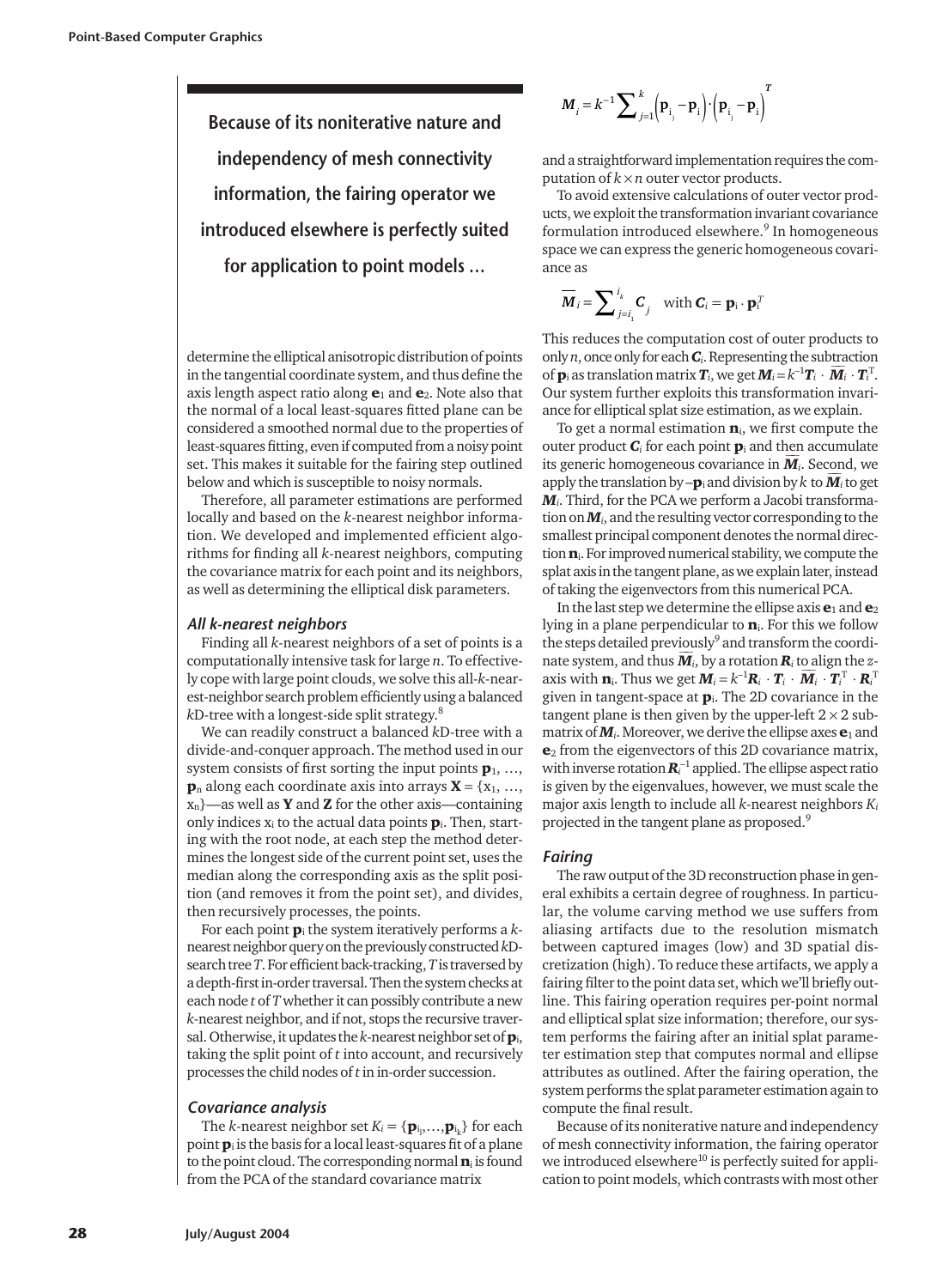





**8 A dense point sample set of a hip bone model, showing the subdivision planes corresponding to the point-octree space partitioning.**

methods proposed in the literature. Given a point  $\mathbf{p}_i$ , we define the fairing operation Φ on points as

$$
\Phi(\mathbf{p}_i) = \n\phantom{\mathbf{p}_i = \mathbf{p}_i \cdot \mathbf{p}_i \cdot \mathbf{p}_i \cdot \mathbf{p}_i \cdot \mathbf{p}_i \cdot \mathbf{p}_i \cdot \mathbf{p}_i \cdot \mathbf{p}_i \cdot \mathbf{p}_i \cdot \mathbf{p}_i \cdot \mathbf{p}_i \cdot \mathbf{p}_i \cdot \mathbf{p}_i}
$$

The operator takes neighboring points  $\mathbf{p}_i$  into account with a Gaussian weight function *f* decreasing with distance  $|\mathbf{p}_i - \mathbf{p}_i|$ . The factor  $a_i$  further takes the elliptical area of point sample  $\mathbf{p}_i$  into account. The operator  $\Pi_i(\mathbf{p}_i)$ is the projection of  $\mathbf{p}_i$  onto the tangent plane at  $\mathbf{p}_i$  with normal  $n_i$  and thus is the main smoothing force. Finally, the Gaussian weight function *g* on the distance |Π*j*(pi) −p<sup>i</sup> | penalizes fairing across sharp features. The normalization term *ki* is simply the sum of weights in Φ. The variance defining the Gaussian *f* determines the spatial size of features that are smoothed while *g* affects the coarseness of noise.

#### *Normal propagation*

Generally, normal estimates computed by local properties of point cloud data, such as the covariance analysis we've outlined, don't provide a consistent orientation of the normal with respect to pointing inward or outward. Thus neighboring points might have similar normal directions but be oriented in opposite ways. Propagating a consistent normal orientation is tricky. Similar to many other approaches, we use a minimum spanning tree normalpropagation algorithm to solve this problem. Note, however, that this minimum spanning tree isn't based on the Euclidean distance between two neighboring points but on the angular deviation of their normal estimates.<sup>11</sup>

The normal propagation process is basically a breadth-first traversal of a graph *G*(*V*, *E*) with vertices  $V = {\bf{p}_i}$  and edges  $E = \cup_{Ki} {\bf{p}_i, p_j}$  $|{\bf{p}_i \in K_i}$ . The process is initiated at a seed point ps, and a priority queue *Q* is initialized with its neighbors  $\mathbf{p}_i \in K_s$  and corresponding priorities  $q_i = |\mathbf{n}_s \times \mathbf{n}_i|$ . We assume the seed point to be the first element of the oriented set while all others are considered nonoriented. The propagation then iteratively proceeds as follows. At each step, if *Q* isn't empty, the process removes the highest priority point p<sup>j</sup> from *Q*. If  $\mathbf{p}_i$  has already been oriented, we continue with the next element in  $Q$ . If  $\mathbf{p}_j$  isn't oriented, then the process analyzes its priority *qj*, the measure of smallest angular deviation to a previously oriented point. If *qj* is negative, the normal  $n_i$  is inverted. Additionally, the process adds the *k*-nearest neighbors *Kj* to the priority queue *Q*.

# *Multiresolution modeling*

In our proposed processing pipeline, the last task is to generate a multiresolution representation. Although this step is optional, it's important for real-time rendering of large point sets. At this stage, the points  $\mathbf{p}_1, \ldots, \mathbf{p}_n$ now all have oriented normals and well-defined elliptical extents to cover the object as Figure 7 shows. To handle multiresolution representation, we chose a point-octree hierarchy as Figure 8 shows.

To generate this point-octree hierarchy, we followed the steps we have defined elsewhere.<sup>9</sup> In a depth-first traversal, we recursively split the point set with respect to its center of mass. Although the leaf nodes of this octree represent the initial input point set, the inner nodes represent aggregates of all points within these subtrees. Therefore, for each inner octree node *r* and the point set *Sr* it represents, we must find the aggregate normal and ellipse information. The normal  $\mathbf{n}_r$  is set to be the average over all normals  $\mathbf{n}_i$  of points  $\mathbf{p}_i \in S_r$ . We find the elliptical extent of *r* via the transformation invariant covariance. We can easily compute the generic homogeneous covariance  $\overline{M}_r$  as  $\overline{M}_r = \sum_{p_j \in s_r} \overline{C}_j$  without any recomputation of outer vector products. We then analogously compute the ellipse axis directions and aspect ratio as described earlier for the *k*-nearest neighbors.

#### **Rendering**

The major challenge in rendering a set of point splats points with color, and normal and elliptical spatial extent—is to achieve a smooth and continuous interpolation between discrete points projected on screen. For rendering captured and processed point clouds, we use the approach we've explained elsewhere $12$  and briefly outline the point blending and splatting techniques here.

## *Point blending*

We achieve smooth and continuous interpolation between projected point splats on screen by a weighted blending of their (illuminated) colors. We express the color of a pixel  $(u, v)$  as  $\mathbf{c}(u, v) = \sum \Psi_i(u, v) \cdot \mathbf{c}_i$ , which is a weighted combination of the colors of the elliptical point splats  $\boldsymbol{p}_i$  overlapping the pixel  $(u, v)$  in screen space, as Figure 9 shows. We define the blending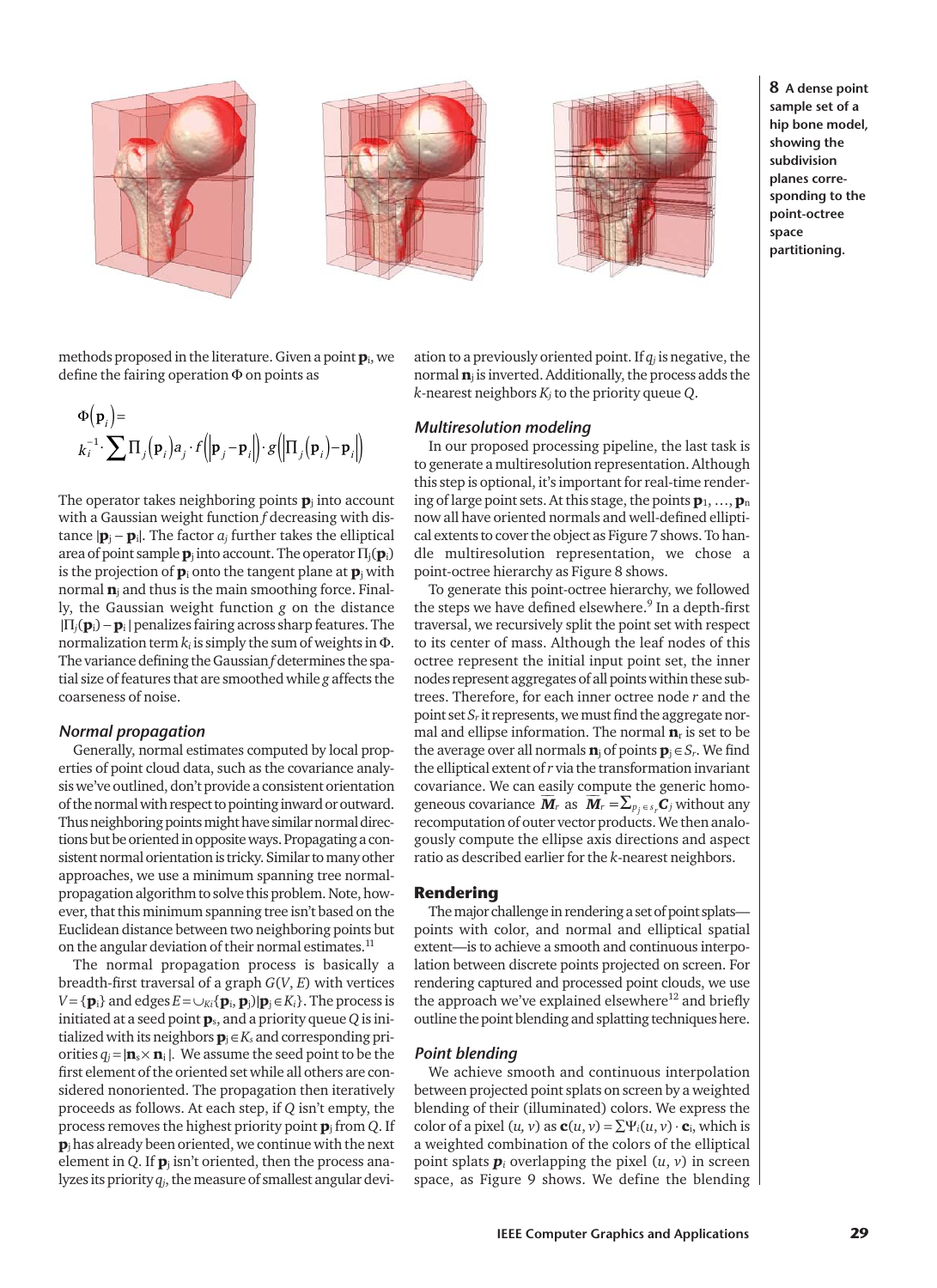

**9 (a) Elliptical point splats** *pi* **overlapping pixel (***u***,** *v***) in screen space (dashed ones do not contribute). (b) Side view of overlapping point splats** *pi* **projected on pixel (***u***,** *v***).**

weights Ψ*<sup>i</sup>* as functions over the point splat ellipses in object space. We implement the blending by representing the blending functions Ψ*<sup>i</sup>* as α-textures mapped onto appropriately oriented and scaled unit-sized triangles. Thus the Ψ*<sup>i</sup>* parameterization, with respect to its onscreen projection, is given implicitly by texture mapping the projected triangle representing the point splat *pi*.

Furthermore, the irregular arrangement of elliptical splats covering the object means that the weighted blending is separated into the weighted fraction  $\mathbf{c}(u, v)$  $=\sum \Psi_i(u, v) \cdot \mathbf{c}_i / \sum \Psi_i(u, v)$ , which allows using one simple and rotationally symmetric blending kernel Ψfor all points. Therefore, we achieve an intermediate per-pixel weighted blending by rendering the visible points  $\mathbf{p}_i$  as triangles (centered on  $\mathbf{p}_i$  and scaled with respect to the ellipse size and aspect ratio) with  $\alpha$ -texture map corresponding to the blending kernel Ψ.

# *Splatting*

The splatting process of on-screen projecting and blending point samples encompasses the following major steps:

- 1. View-dependent level-of-detail (LOD) selection of point samples.
- 2. Visibility splatting and blending of point splats.
- 3. Correction of intermediate blending result.

Step one is performed only if we want a point-based multiresolution representation. In this case, the LOD selection takes several view-dependent decision criteria into account such as view-frustum culling, back-face culling, and screen projection tolerance. These heuristics allow efficient back-tracking during a recursive top-

down traversal of the point-octree hierarchy and have been explained in detail elsewhere.<sup>9</sup> In particular, the LOD traversal stops when the aggregate elliptical splat of an inner octree node is projected on screen to an area of less than a user-given threshold τ. This lets us adjust the rendering quality in image space.

Step two uses hardware acceleration to efficiently render and scan convert points as  $\alpha$ -textured polygons. The α-texture represents the blending kernel Ψ, and we achieve the elliptical splat shape by appropriately orienting and scaling a unit-sized triangle. We use an ε-*z*buffer technique to determine visibility and blend multiple points p<sup>i</sup> overlapping a pixel (*u*, *v*), as Figure 9 shows.<sup>13</sup> This modified *z*-buffer visibility test allows accumulation and blending of color information from multiple point splats (α-textured triangles) overlapping a given pixel within a small depth-range ε. After this stage, the rendered image contains per-pixel-correct, proportionally blended colors  $\mathbf{c}'(u, v) = \sum \Psi_i(u, v) \cdot \mathbf{c}_i$ .

However, at this point the accumulated per-pixel blending weights generally don't sum up to unity, so our last step is to perform a per-pixel postprocess normalization. We obtain the final color  $\mathbf{c}(u, v) = \mathbf{c}'(u, v)$ *v*)/ $\Sigma\Psi_i(u, v)$  by dividing the intermediate color by the accumulated per-pixel blending weights. We arrive at this final color by continually accumulating ∑Ψ*i*(*u*, *v*) in the α-channel of pixel (*u*, *v*) and finally dividing the intermediate color (the RGB values) by this α-value.

#### **Results**

We've performed several 3D-object-capturing experiments with the proposed system and algorithms we've described. The testing equipment consists of a 1.5-GHz Pentium 4 PC running Windows XP. As Table 1 shows, all test objects were processed and fully reconstructed in a matter of minutes. This doesn't include feature tracking, which adds about one second per input frame. The table data was derived from the monster model, a concrete statue of an elf; the ku model, a wood carved Hawaiian god; and the stegosaur model, a plastic model of a dinosaur. Table 1 reports the following statistics for the models:

- number of total frames in the captured video sequence,
- number of selected keyframes for tracking and volume carving,
- mean 2D reprojection pixel error µ of tracked features (both in *x* and *y*),

| <b>Model</b> | <b>Frames</b> | <b>keyframes</b> | $\mu$ | $\sigma$ | $t1$ (sec) | $t2$ (sec) | $t3$ (sec) | <b>Points</b> |
|--------------|---------------|------------------|-------|----------|------------|------------|------------|---------------|
| Monster      | 16            | 16               | 0.509 | 0.531    | 3.98       | 65.95      | 110.06     | 603,795       |
|              |               |                  | 0.663 | 0.519    |            |            |            |               |
| Ku           | 339           | 55               | 0.739 | 0.745    | 11.07      | 116.03     | 116.04     | 468,275       |
|              |               |                  | 0.887 | 0.899    |            |            |            |               |
| Stego        | 258           | 77               | 0.226 | 0.233    | 11.23      | 365.48     | 221.23     | 586,188       |
|              |               |                  | 0.286 | 0.254    |            |            |            |               |

Table 1. Experimental data for data sets monster, ku, and stego.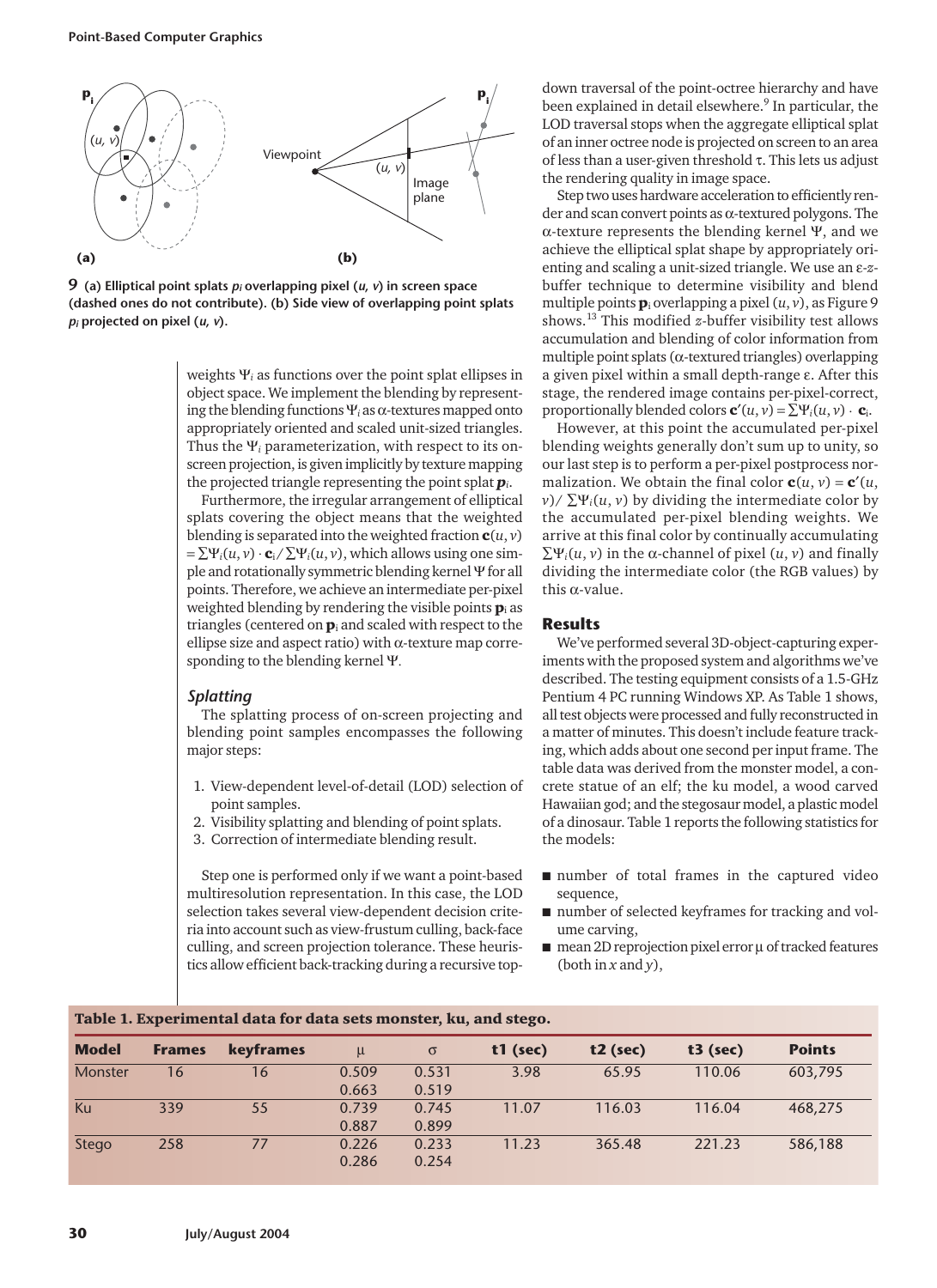- $\blacksquare$  standard deviation  $\sigma$  of 2D reprojection error of tracked features (both in *x* and *y*),
- $\blacksquare$  time of camera calibration (t1),
- time of volumetric reconstruction  $(t2)$ ,
- time of point processing (t3), and
- number of reconstructed 3D points.

The monster data set didn't use fiducials on the turntable for feature tracking but used simple color fiducials on the object. This shows that the proposed system can perform tracking and calibration without artificial features if the object has a sufficiently clear texture pattern. Also, the monster data was captured not with a low-resolution video sequence but with a few highresolution digital still images.

We performed background subtraction and feature selection by means of a green chroma-key backdrop. This limits the capturing to models not exhibiting a similar hue; however, different chroma-key backgrounds let us capture objects of all colors and shades. Also, the chroma-key background color sometimes exhibits noticeable color bleeding.

Figure 10 illustrates the result of the feature tracking and calibration phase as reconstructed camera positions relative to the captured objects. The camera's exhibited drift or misalignment is due to the variable focal length allowed in our calibration system, which compensates for the observed variation in distance to the object. The top row in the figure, from the monster data set, uses a small number of frames from a digital still image camera.

Figure 11 shows the reconstructed point models along with similar poses from the real video and image sequences. As these examples illustrate, the volume carving technique can reconstruct the visual hull faithfully but has limitations in discovering cavities. The lower resolution  $(640 \times 480)$  of video images makes it difficult to reconstruct thin features of objects. The stegosaur model exhibits such limitations, particularly in the head and tail regions. The use of high-resolution digital still images (1,024 × 1,024) improves both the resolution and



**10 Reconstructed camera positions for the monster, ku, and stegosaur data sets.**

**11 Real frames from the captured video and image sequences and renderings of the reconstructed point models.**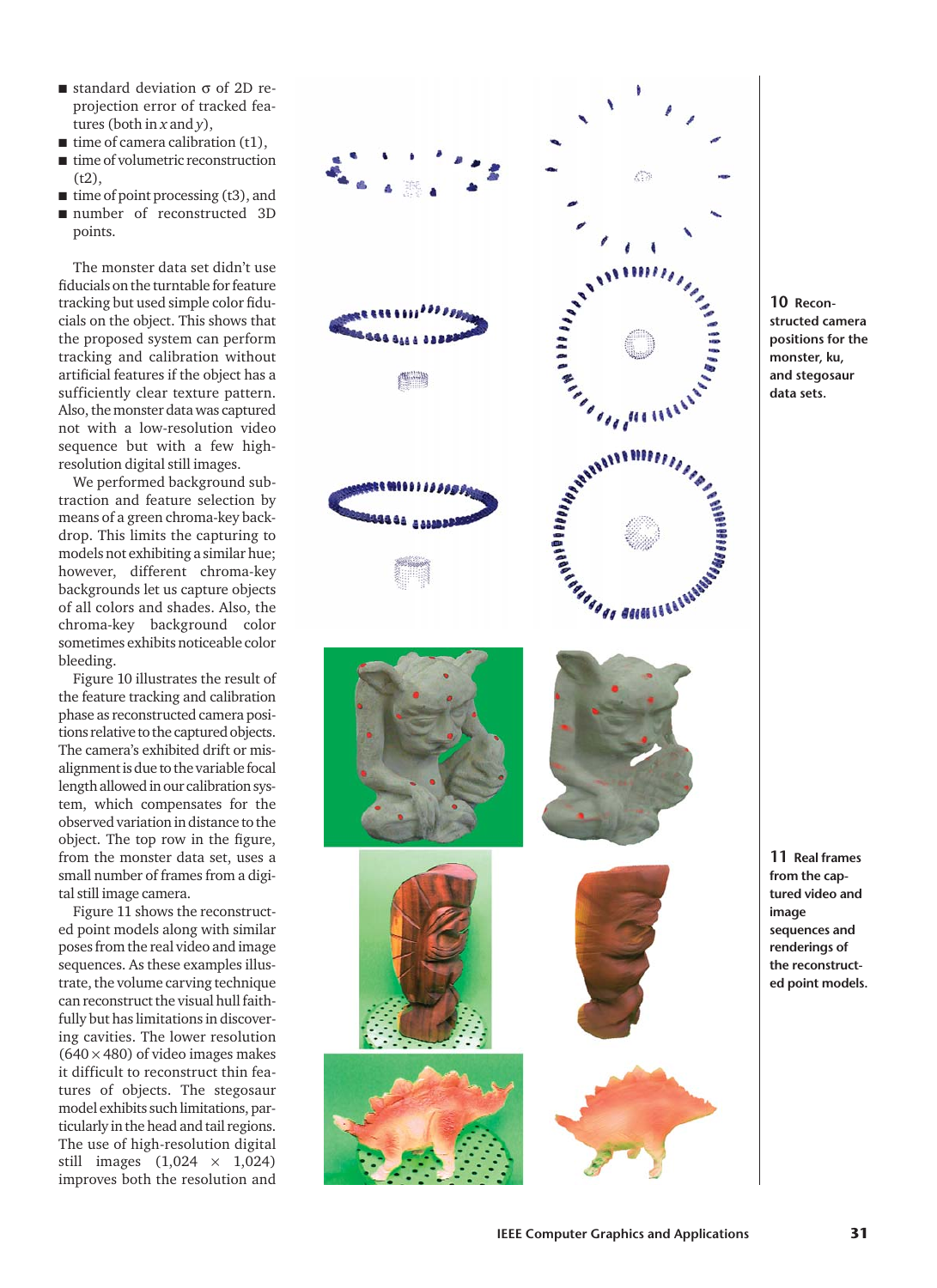quality of the reconstructed points, as shown for the monster data set.

#### **Conclusions**

Although constructing good computer models of objects from image sequences is difficult, our proposed system SPOC and its algorithms have delivered goodquality 3D models reconstructed from largely unrestricted image sequences. In practice, the algorithms demonstrated high efficiency in working with real-world image sequences and in processing unorganized point data sets.

A good feature-tracking algorithm provides a solid base for a robust camera calibration phase. The calibration phase is one of the most important components of a passive 3D capturing system. Our calibration algorithm for long image sequences is fast and extremely robust and generic, that is, it doesn't require any particular restrictions on camera motion. Moreover, self-calibration offers good stability and versatility because it doesn't require an offline system calibration process.

Our experiments demonstrate the robustness of our calibration. We had no problems registering up to 100 camera locations and images, and the reconstructed models don't exhibit any distortions or geometry misalignments. In future work on calibration, we'll extend this approach to take further advantage of simple constraints such as fixed camera position and object rotation to achieve even better accuracy.

The 3D reconstruction phase of our capturing system inherits the general problems associated with basic volume carving. In particular, the spatial resolution of space occupancy is highly dependent on input-image resolution. We've observed that the limited digital video camera image resolution has an adverse effect on reconstructing high-resolution models. Low-resolution input images, in particular, produce strong aliasing artifacts when we significantly increase the 3D spatial resolution. This effect isn't unexpected, because we're performing a supersampling in that case. To increase the quality of carving methods in this context, we propose to introduce antialiasing techniques in future work to smooth out artifacts from supersampling.

Another effect we can observe from the experiments is that the computation cost increases with the number of input images and the final number of points. This is mainly caused by the color estimation procedure, because we use a larger number of images in the color average for a given point.

Determining the necessary display attributes for rendering requires that we process the raw point data from the 3D capturing stage very efficiently, because the raw point data sets can be enormous. Our algorithms for determining the per-point normal orientation and elliptical splat extent are likewise efficient. Despite being a noniterative operator, the fairing process takes by far the most time to complete of all point-processing operations. Consequently, further investigations are needed to reduce the time cost of this process. Also, we noticed that one of the most difficult tasks is consistently orienting normals such that all are pointing outward. In fact, the most commonly used approach, which we followed, fails in a few cases. To solve these situations, we fall back to a rough normal estimate from the carving phase, which is used to define the general outward pointing direction.

The major challenge in rendering point-based models is to achieve a smooth interpolation of surface attributes and illumination between points irregularly distributed both in 3D object-space as well as 2D image-space. This interpolation is basically a rasterization and shading problem. Our point-rendering algorithm computes a continuous interpolation between points as a weighted sum of overlapping point splats. The algorithm is accelerated using view-dependent LOD selection as well as hardware α-blending and texturing. Future work will mainly address performance improvements in visibility splatting, which currently requires a two-pass algorithm.

### Acknowledgments

We thank the California-Catalunya Program for Engineering Innovation for financially supporting this work. We also thank Nvidia for equipment donation and the Image-Based Modeling and Rendering Lab at UC Irvine where the camera calibration code was developed.

#### **References**

- 1. J. Shi and C. Tomasi, "Good Features to Track," *Proc. IEEE Computer Soc. Conf. Computer Vision and Pattern Recognition* (CVPR 94), IEEE CS Press, 1994, pp. 593-600.
- 2. M. Sainz, A. Susin, and N. Bagherzadeh, "Camera Calibration of Long Image Sequences with the Presence of Occlusions," *Proc. Int'l Conf. Image Processing* (ICIP 03), IEEE Press, 2003, pp. 317-320.
- 3. R. Hartley and A. Zisserman, *Multiple View Geometry in Computer Vision*, Cambridge Univ. Press, 2000.
- 4. M. Sainz, N. Bagherzadeh, and A. Susin, "Carving 3D Models from Uncalibrated Views," *Proc. IASTED Int'l Conf. Computer Graphics and Imaging* (CGIM 02), ACTA Press, 2002, pp. 144-149.
- 5. A. Laurentini, "The Visual Hull Concept for Silhouette Based Image Understanding," *IEEE Trans. Pattern Analysis and Machine Intelligence*, vol. 16, no. 2, Feb. 1994, pp. 150-162.
- 6. W. Matusik et al., "Image-Based 3D Photography Using Opacity Hulls," *Proc. ACM Siggraph 2002, ACM Transaction on Graphics*, ACM Press, 2002, pp. 427-437.
- 7. N.J. Mitra and A. Nguyen, "Estimating Surface Normals in Noisy Point Cloud Data," *Symp. Computational Geometry*, ACM Press, 2003, pp. 322-328.
- 8. M. Dickerson, C.A. Duncan, and M.T. Goodrich, "K-D Trees are Better when Cut on the Longest Side," *Proc. European Symp. Algorithms* (ESA 00)*,* 2000, pp. 179-190.
- 9. R. Pajarola, "Efficient Level-of-Details for Point Based Rendering," *Proc. IASTED Int'l Conf. Computer Graphics and Imaging* (CGIM 03), ACTA Press, 2003.
- 10. T.R. Jones, F. Durand, and M. Desbrun, "Non-Iterative, Feature-Preserving Mesh Smoothing," *Proc. ACM Siggraph,* ACM Press, 2003, pp. 943-949.
- 11. H. Hoppe et al., "Surface Reconstruction from Unorganized Points," *Proc. ACM Siggraph*, ACM Press, 1992, pp. 71-78.
- 12. R. Pajarola, M. Sainz, and P. Guidotti, "Object-Space Point Blending and Splatting," *ACM Siggraph Sketches & Applications Catalogue*, ACM Press, 2003.